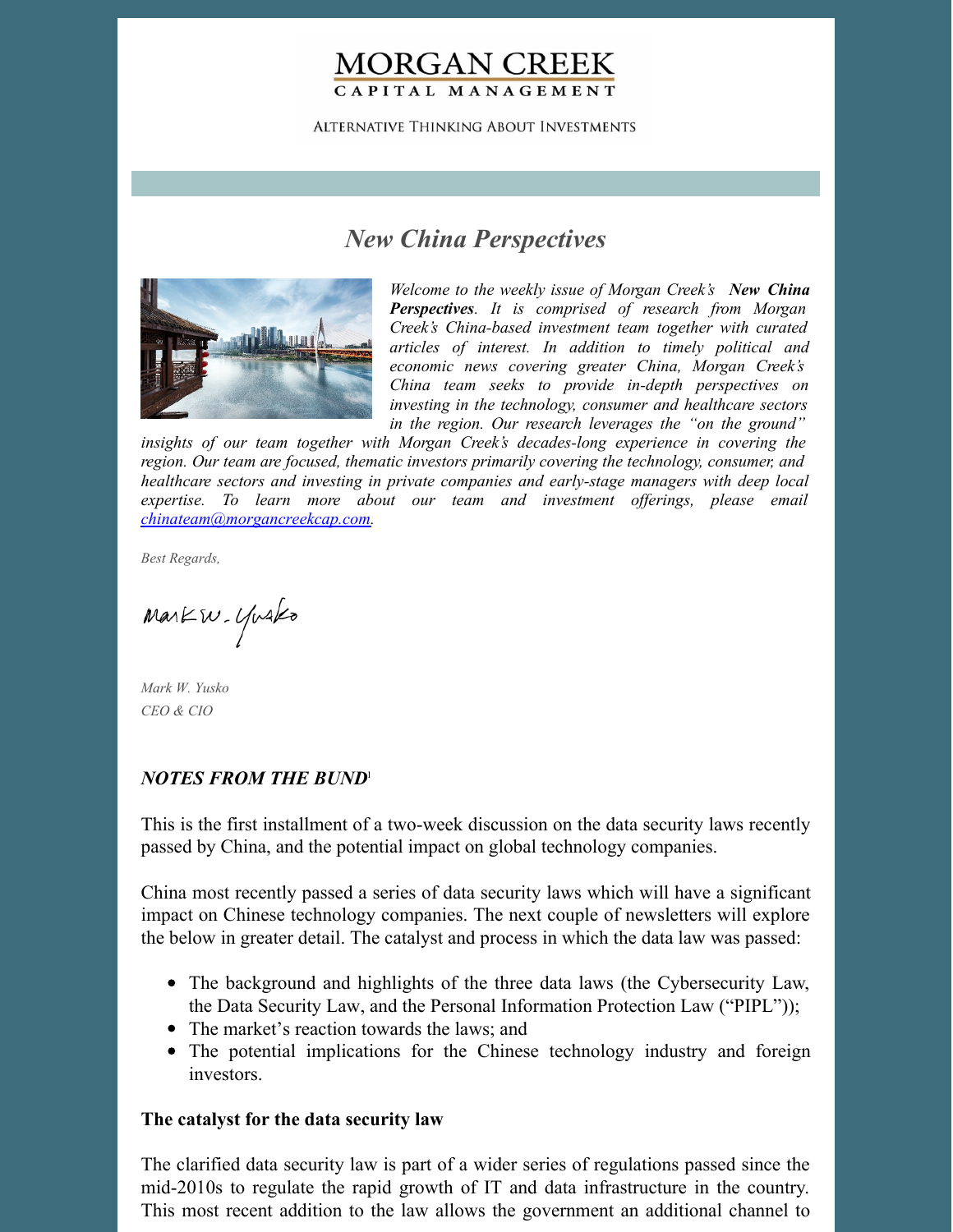address the growing [monopolistic](https://www.bloombergquint.com/politics/china-passes-law-to-strengthen-control-over-tech-firms-data) power of IT giants including Alibaba in China.

The immediate trigger for this is widely attributed to the data privacy scandal of Ant Financial (Alibaba's payment affiliate) at the end of 2017 when Alipay enrolled users into its credit scoring system without their consent. This unauthorized sharing of data with partners prompted the Cyberspace [Administration](https://www.reuters.com/article/us-ant-financial-china-idUSKBN1F006B) of China to admonish Ant Financial and led to the stricter data security laws.



*Figure 1: Evolutionary process of Chinese Data Security Law (Chongo Kabange, 2021; Chen, 2021)*

# **The data security law**

There are three separate but related laws: the Cybersecurity Law (passed June 2017), the Data Security Law (passed September 2021), and the Personal Information Protection Law ("PIPL") (passed November 2021):

*1. Cybersecurity law:* The cybersecurity law seeks to secure Chinese cyberspace by regulating network construction, operation, and maintenance. The main target group is network operators and applies only to firms operating within China. Besides monitoring cybersecurity, China also considers cyberspace sovereignty, national security, and overall public interest while passing these regulations.

2. *Personal Information Protection Law ("PIPL"):* The PIPL regulates the collection,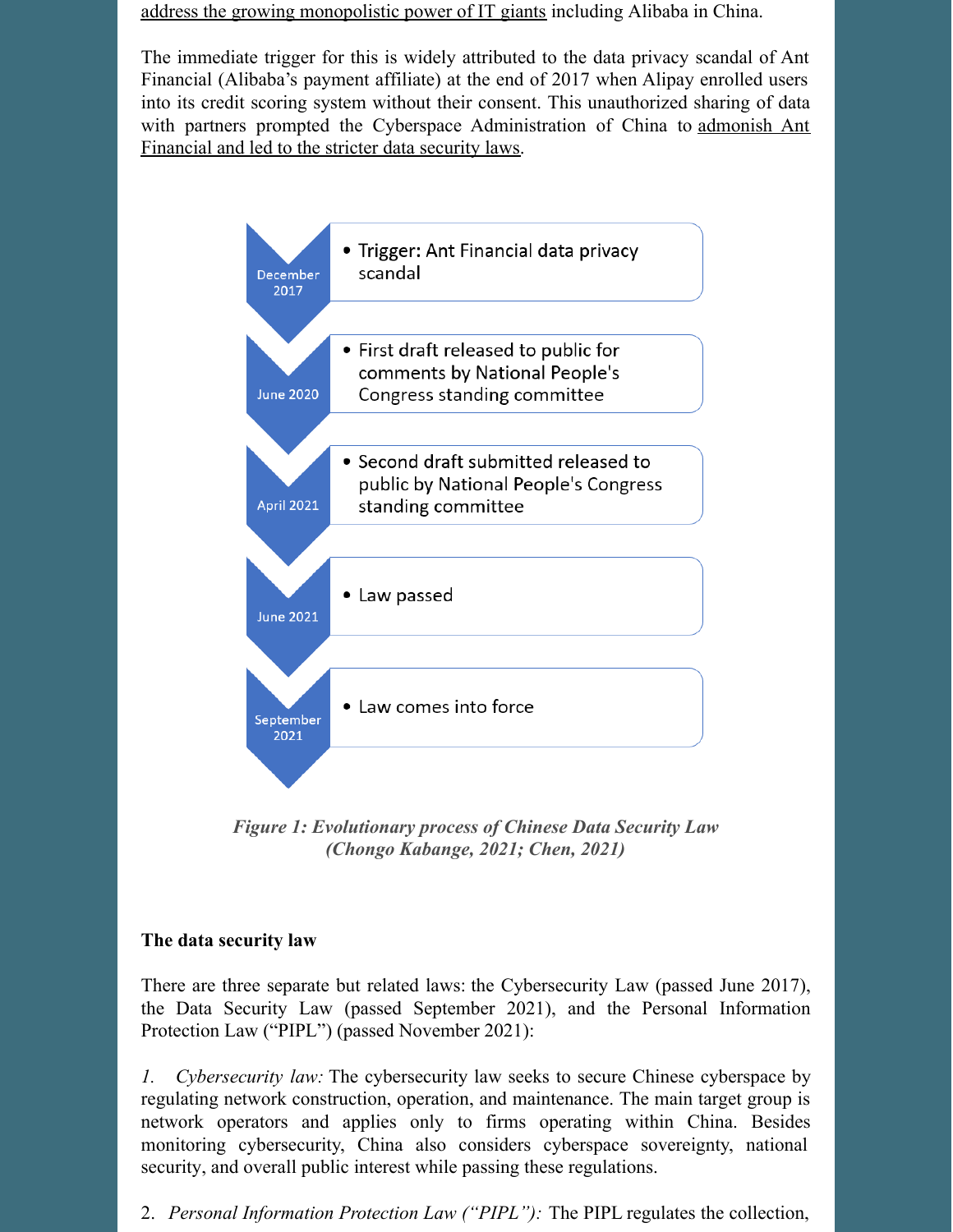storage and processing of personal information to protect Chinese residents. China's PIPL is one of the strictest data security laws in the world. [Highlights](https://www.regulationasia.com/china-consults-on-revisions-to-data-privacy-data-security-laws/) of the law include:

- Detailed rules for cross-border transfers of data where: (i) foreign judicial / law enforcement agency would require approval from the Chinese government to access personal data within China; (ii) overseas personal information handlers must establish representatives dedicated entities within China to liaise with local authorities to communicate how they are processing Chinese citizens' data.
- Reinforcing informed consent for data collection and processing by requiring that each data recipient be specifically named in contracts with the consumer. Process transfers are exempted from this rule.
- Establishing a separate set of rules to be followed for AI / decision making tools.

3. *Data Security Law ("DSL"):* The law aims to ensure data security for all data (not just personal data), and regulates data security, data collection, and processing. It also regulates cross-border data transfer, with special restrictions for data defined as "important data" or "critical information infrastructure".

- The Data Security Law emphasizes ethical concerns. It aims to encourage organizations to consider the well-being of people by incorporating social morality and ethics and by promoting economic and social development.
- The law has extra-territorial jurisdiction and is active both within and outside China.
- The penalties for the violation of the Data security law are extremely strict, including, but not limited to, financial fines for firms as well as executives in charge, and suspension and revocation of business licenses.

# **[Click](https://www.morgancreekcap.com/market-commentary/#investment-process) here to see back issues of New China Perspectives**

# *CHINA NEWS SPOTLIGHT*

**China's Green Bonds Are Cheaper Than Almost Everywhere Else:** Compared with the rest of the world, China's green bonds are on sale. *Read [more.](https://www.bloomberg.com/news/articles/2022-03-27/world-s-hottest-green-bond-market-lacks-greeniums-for-now)*

**Property developer China Vanke expects 2022 profit to stabilise:** China Vanke (000002.SZ), the country's No.2 property developer by sales, said on Thursday it expects its net profit to stabilise in 2022 after Chairman Yu Liang apologised to investors for the 45.7% slump seen last year. *Read [more.](https://www.reuters.com/business/property-developer-china-vanke-expects-2022-profit-stabilise-2022-03-31/)*

**China Chipmaker's Buyer Missed \$9 Billion Payment Deadline:** The winner of a bidding process for Tsinghua Unigroup Co. has missed its March 31 deadline to complete a 60 billion yuan (\$9.4 billion) takeover payment, according to people familiar with the matter. *Read [more.](https://www.bloomberg.com/news/articles/2022-04-01/china-chipmaker-s-buyer-said-to-miss-9-billion-payment-deadline)*

**Huawei Promotes Founder's Daughter Meng to Top Shared Leadership Post:** Huawei Technologies Co. has promoted finance chief Meng Wanzhou to one of the tech giant's top leadership positions, the latest sign of her rising stature six months after a deal with the U.S. releasing her from detention in Canada. *Read [more.](https://www.wsj.com/articles/huawei-promotes-founders-daughter-meng-to-top-shared-leadership-post-11648824281)*

# **InnoCare Announces Approval of Clinical Trial of TYK2 JH2 Allosteric Inhibitor**